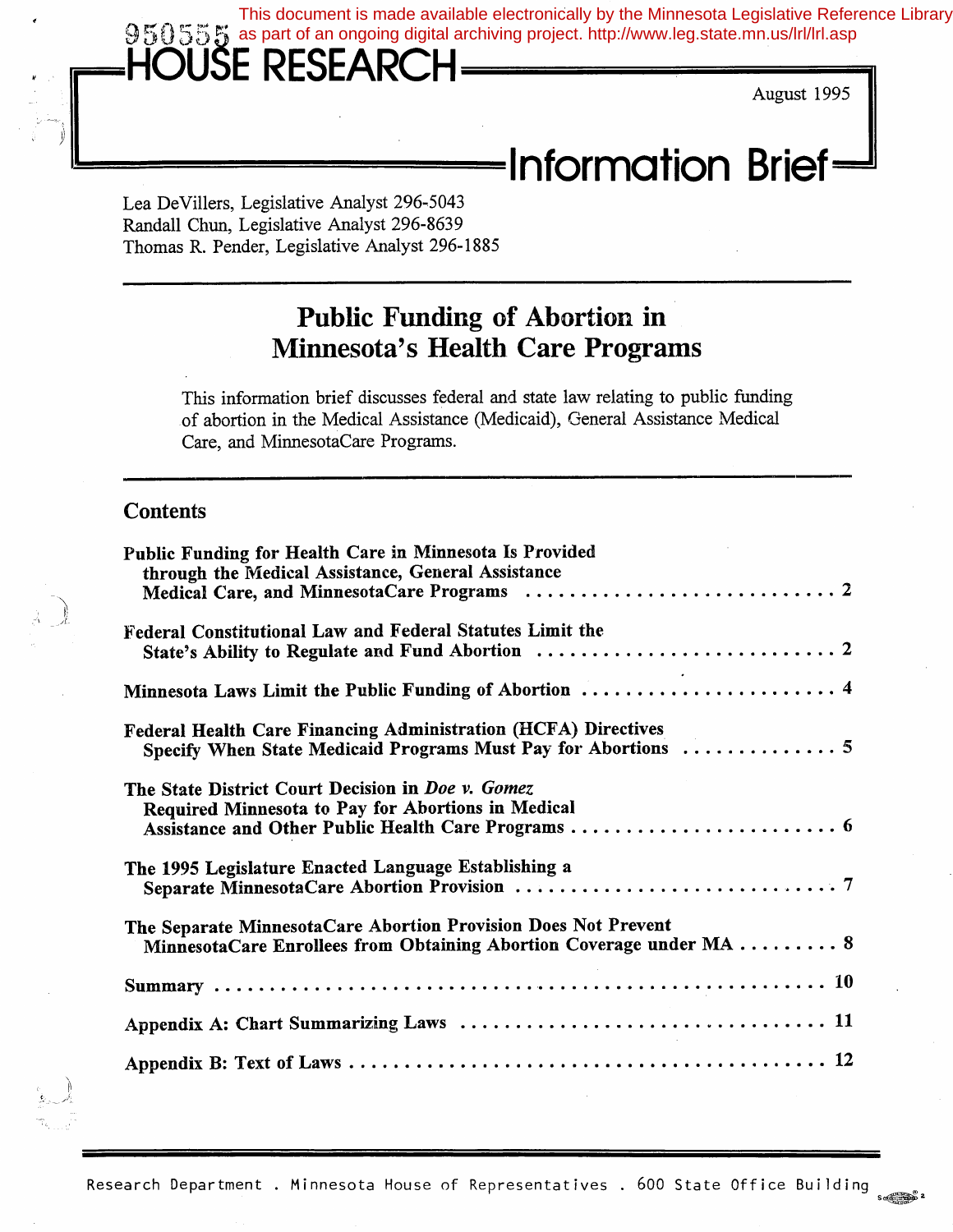## Public Funding for Health Care in Minnesota Is Provided **through the Medical Assistance, General Assistance Medical Care, and MinnesotaCare Programs**

Medical Assistance (MA), Minnesota's Medicaid program, is a joint federal/state program providing certain health care services to low-income persons who meet the eligibility requirements. The federal government pays slightly over half the costs of Minnesota's MA program, and in return Minnesota must comply with the federal Medicaid laws and rules.

General Assistance Medical Care (GAMC) is a state-funded program that pays for certain health care services for Minnesota residents whose income and resources are insufficient to cover their health care expenses and who are not eligible for MA or other health care programs.

The MinnesotaCare Program provides subsidized health coverage to persons who meet eligibility requirements related to income, lack of health coverage, and residency. The program is funded using state dollars and enrollee premium payments.

## **Federal Constitutional Law and Federal Statutes Limit the State's Ability to Regulate and Fund Abortion**

#### **Decisions of the United States Supreme Court set the parameters for state regulation and funding of abortions.**

Beginning in 1973 with *Roe v. Wade,* 410 U.S. 113 (1973), the United States Supreme Court has held that the right of privacy protected under the federal constitution includes the right of a woman to have an abortion under certain circumstances without undue interference from the state. Although the Supreme Court has limited the reach of *Roe v. Wade* in some  $circ$  the case has not been overruled and continues to be law.

Although a woman's right to an abortion is constitutionally protected, the U.S. Supreme Court has consistently held that there is no federal constitutional right to have government funds pay for abortions. In *Maher v. Roe,* 432 U.S. 464 (1977), the Court upheld a Connecticut regulation granting Medicaid benefits for childbirth, but denying such benefits for abortions

<sup>&</sup>lt;sup>1</sup>See e.g. *Planned Parenthood of Southeastern Pennsylvania et. al. v. Casey*, 112 S. Ct. 2791 (1992) (upholding informed consent requirements in a Pennsylvania law regulating abortions); *Ohio v. Akron Center for Reproductive Health,* 497 U.S. 502 (1990) and *Hodgson v. Minnesota,* 497 U.S. 417 (1990) (upholding laws requiring parental notification of a minor's abortion); *Webster v. Reproductive Health Services,* 492 U.S. 490 (1989) (upholding a Missouri law which prohibited public facilities and public employees from performing abortions, and which required viability testing before late term abortions).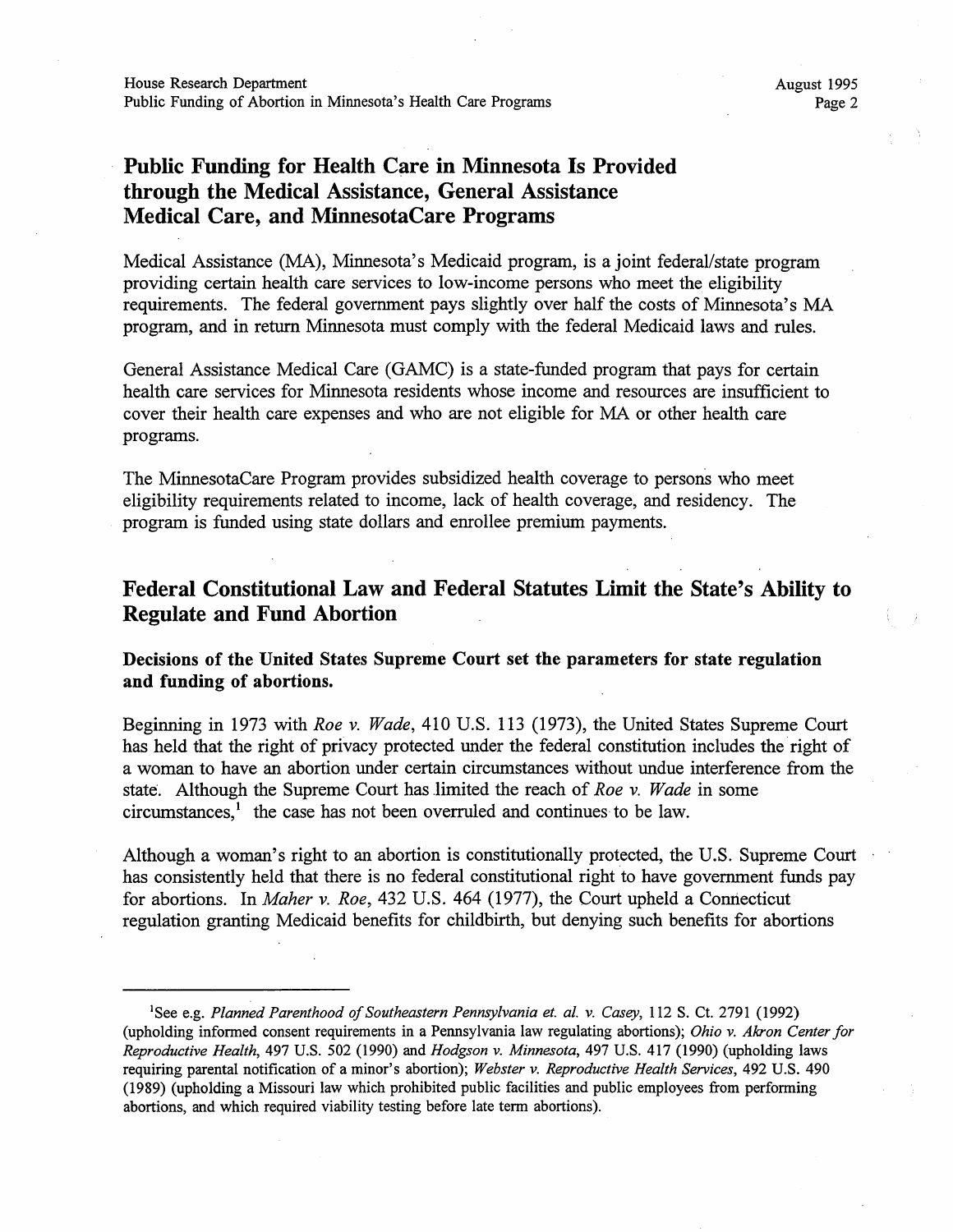that were not "medically necessary."<sup>2</sup> The Court stated that *Roe* "implies no limitation on the authority of a State to make a value judgment favoring childbirth over abortion, and to implement that judgment by the allocation of public funds. " 3 The Court further stated that there "is a basic difference between direct state interference with a protected activity and state encouragement of an alternative activity consonant with legislative policy."<sup>4</sup>

In *Harris v. McRae,* 448 U.S. 297 (1980), the Supreme Court upheld the constitutionality of the federal "Hyde Amendment," which prohibited the use of federal Medicaid funds to perform abortions except where the life of the mother would be endangered if the fetus were carried to term, or except in cases of rape or incest. The Court stated that a woman's freedom of choice does not carry with it "a constitutional entitlement to the financial resources to avail herself of the full range of protected choices."<sup>5</sup> According to the Court, while the government may not place obstacles in the path of a woman's exercise of her constitutional right to freedom of choice, it need not remove those not of the state's own creation, including a woman's inability to afford an abortion.<sup>6</sup>

#### **Federal law specifies which abortions must be paid for under state Medicaid programs.**

In 1976, Congress passed what is referred to as the "Hyde Amendment," which prohibited the use of federal Medicaid funds to pay for abortions for Medicaid recipients except when necessary to save the life of the mother.<sup>7</sup> Congress has since re-enacted the "Hyde Amendment" in various forms. Versions of the amendment have authorized the use of federal funds for abortions only when necessary to save the life of the mother, when necessary to prevent severe and long-lasting physical health damage to the mother, and in cases of rape or incest.<sup>8</sup> The current version allows federal funds to be used for abortions only when necessary to save the life of the mother, or when the pregnancy is the result of rape or

2 The Supreme Court reached a similar conclusion in *Beal v. Doe,* 432 U.S. 438 (1977) and *Poelker v. Doe,*  432 U.S. 519 (1977).

> LEGISLATIVE REFERERUL LIBRARY STATE OFFICE BUILDING ST. PAUL, MN 55155

001 24 1995

 $R$  is G is a will

3 432 U.S. at 474.

*4 1d.* at 475.

5 448 U.S. at 316.

 ${}^6\!Id.$ 

<sup>7</sup>Pub. L. No. 94-439, § 209, 90 Stat. 1434 (1976).

) <sup>8</sup>  $S^8$ See e.g. Pub. L. No. 102-170, § 203, 105 Stat. 1126 (1991); Pub. L. No. 96-123, § 109, 93 Stat. 926 (1979); Pub. L. No. 95-205 § 101, 91 Stat. 1460 (1977).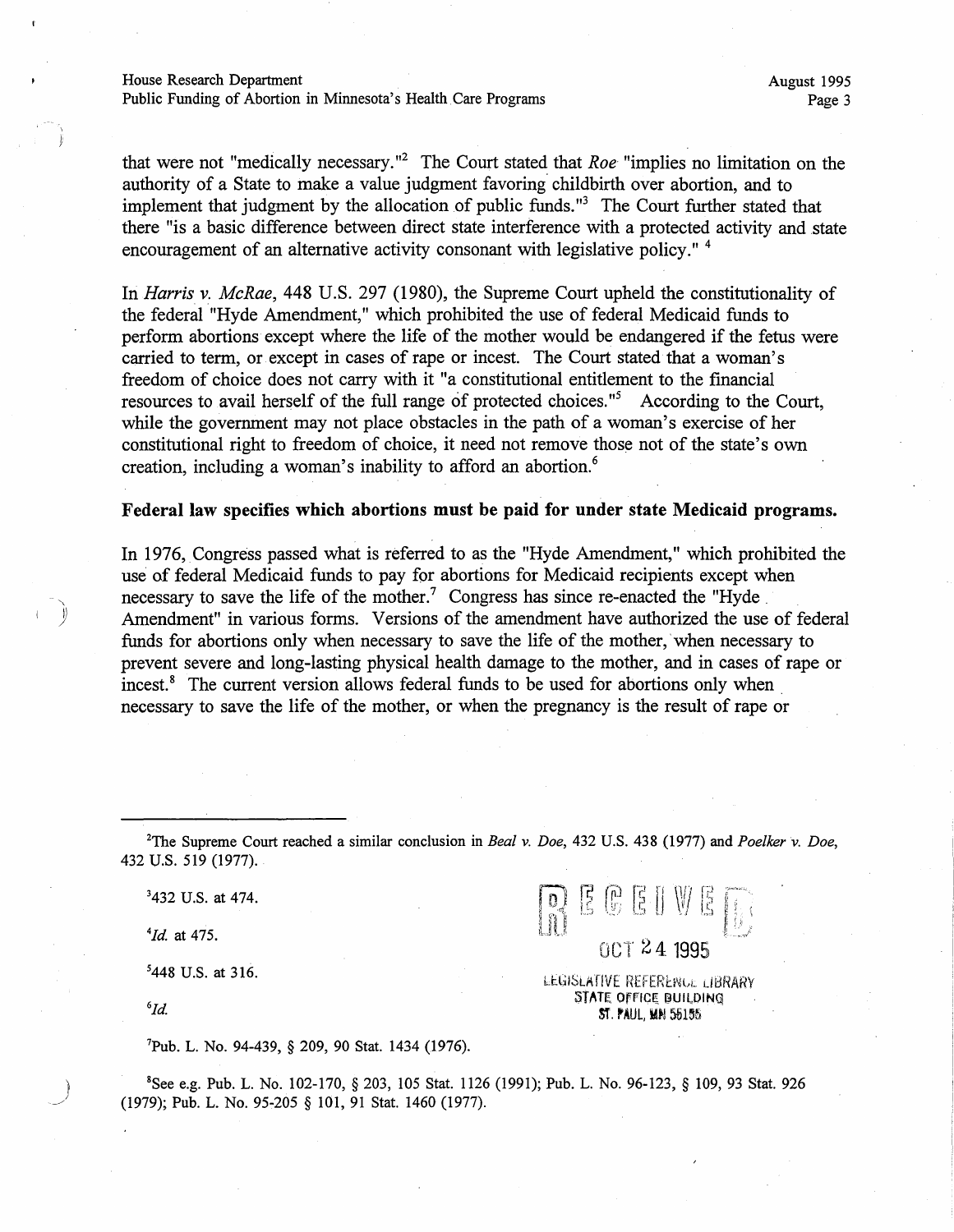House Research Department

Public Funding of Abortion in Minnesota's Health Care Programs

incest.<sup>9</sup> (The current version of the Hyde amendment and other relevant statutes are summarized in the chart in Appendix A and reprinted in Appendix B.)

Federal courts have held that states that participate in the Medicaid program must cover all abortions for which federal funds are authorized.<sup>10</sup> States may choose to cover other abortions in their Medicaid programs, but they must pay for these abortions solely out of state dollars.

#### **Minnesota Laws Limit the Public Funding of Abortion**

Following the U.S. Supreme Court's decision in *Roe v. Wade,* the Minnesota Department of Public Welfare (now the Department of Human Services-DHS) issued a policy bulletin authorizing reimbursement of abortions under the Medical Assistance program. In· 1977, the Minnesota Supreme Court held that this was improper rulemaking by the department, and stated that the issue was best left to the legislature to decide.<sup>11</sup>

In 1978, the Minnesota Legislature enacted several laws relating to the public funding of abortion. The 1978 Legislature adopted a state policy that, between normal childbirth and abortion, "normal childbirth is to be given preference, encouragement and support by law and by state action, it being in the best interests of the well being and common good of Minnesota citizens." Minn. Stat. §256B.011.

The 1978 Legislature prohibited the use of Medical Assistance funds in connection with an abortion unless:

- $\blacktriangleright$  the abortion is medically necessary to prevent the mother's death based upon the signed written statement of two physicians, and the woman or her legal representative has consented to the abortion;
- $\blacktriangleright$  the pregnancy is the result of forcible criminal sexual conduct in the first degree and the crime is reported within 48 hours of its occurrence or within 48 hours of the time the victim became physically able to report it; or

9 Pub. L. No. 103-333. § 509, 108 Stat. 2573 (1994); Pub. L. No. 103-112, §509, 107 Stat. 1113 (1993).

1 °For the most recent decisions on this issue, see *Little Rock Family Planning Services v. Dalton,* 60 F.3d 497 (8th Cir. 1995); *Elizabeth Blackwell Health Center for Women v. Knoll,* No. 94-1954, 1995 WL 434708, (3rd Cir. July 25, 1995)

*11McKee v. Likins,* 261 N.W.2d 566, 578 (Minn. 1977) (quoting *Maher v. Roe,* 432 U.S. 464, 479 (1977)).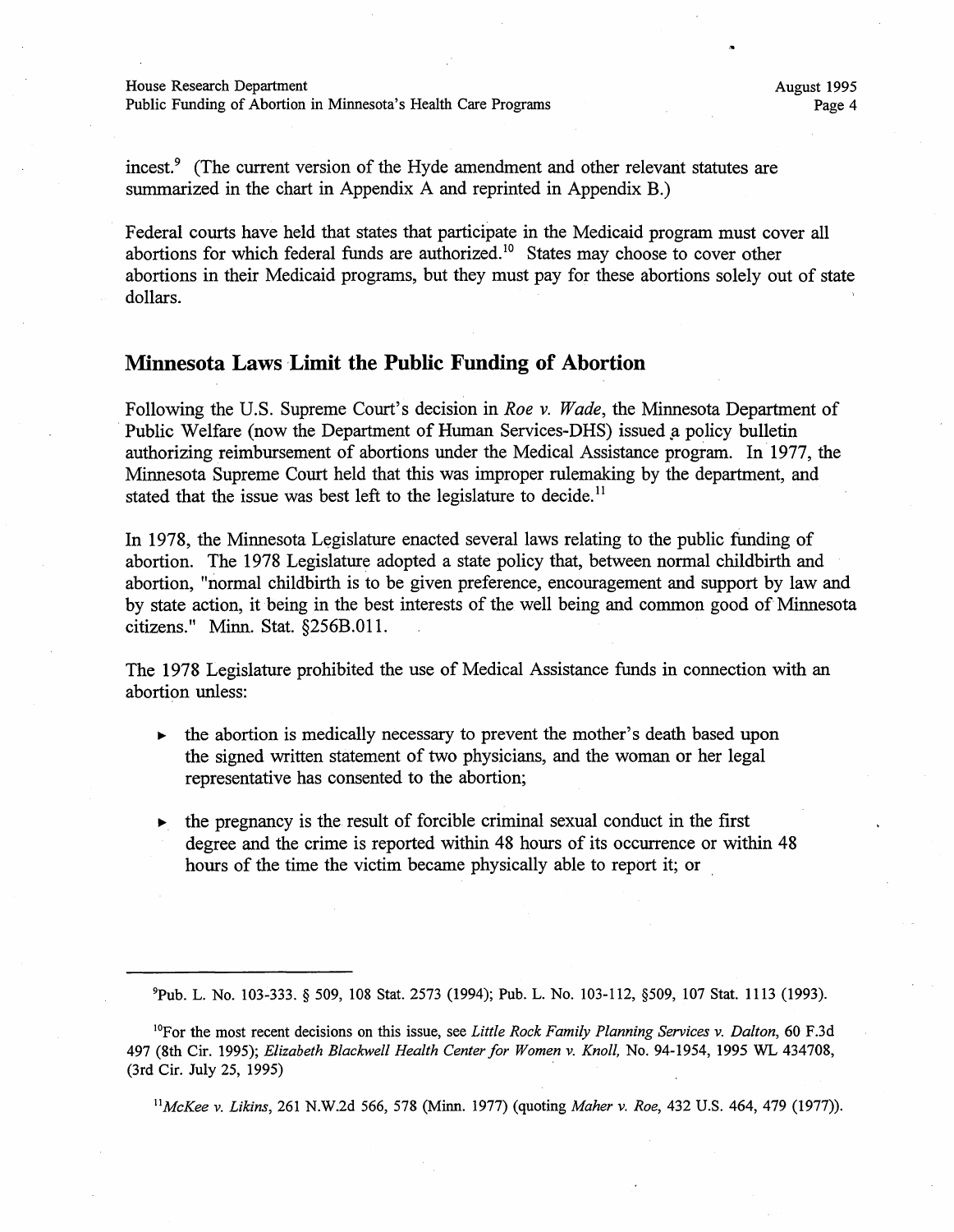House Research Department

1· *l* 

I )

Public Funding of Abortion in Minnesota's Health Care Programs

• the pregnancy is the result of incest and the incident and relative were reported to a valid law enforcement agency for investigation before the abortion.

#### Minn. Stat. §256B.0625, subd. 16.

The legislature extended this prohibition against use of public funds for abortion to: the General Assistance Medical Care program; county welfare boards that provide Medical Assistance grants and reimbursements; all political subdivisions of the state that participate in the Medical Assistance program; and federal Medicaid funds that come into the state treasury. $^{12}$ 

These prohibitions on the use of public funds for abortion have remained in Minnesota Statutes since 1978 and were implemented with little change until 1994. In 1994, DHS learned that it could no longer enforce some aspects of MA restrictions on abortion services due to federal directives; later that same year all statutory restrictions on the public funding of abortion in Minnesota were suspended by a statewide injunction issued by the state district court in Hennepin County. These 1994 changes are described in the next two sections.

### **Federal Health Care Financing Administration (IICFA) Directives Specify When State Medicaid Programs Must Pay for Abortions**

In December of 1993 and March of 1994, the federal Health.Care Financing Administration (HCFA) sent two letters to all state Medicaid directors. Those letters explained how the October 1993 version of the Hyde Amendment was to be implemented and advised states they were required to adhere to all federal requirements and conditions to receive federal Medicaid funding. .

The 1993 Hyde Amendment, as interpreted by HCFA in those letters, has no reporting requirements for rape or incest and requires only one physician to certify that the life of the woman is in danger. To conform to the federal directives, the Minnesota Department of Human Services adopted a policy of paying for abortions when one physician certified that the life of the woman was in danger. In addition, the DHS policy permitted a "physician bypass" of the reporting requirements, whereby MA would pay for the abortion if the physician certified that the woman was physically or psychologically unable to report the rape or incest.

12Minn. Stat. §§ 256B.40; 256D. 03, subd. 4(h); 393.07, subd. 11.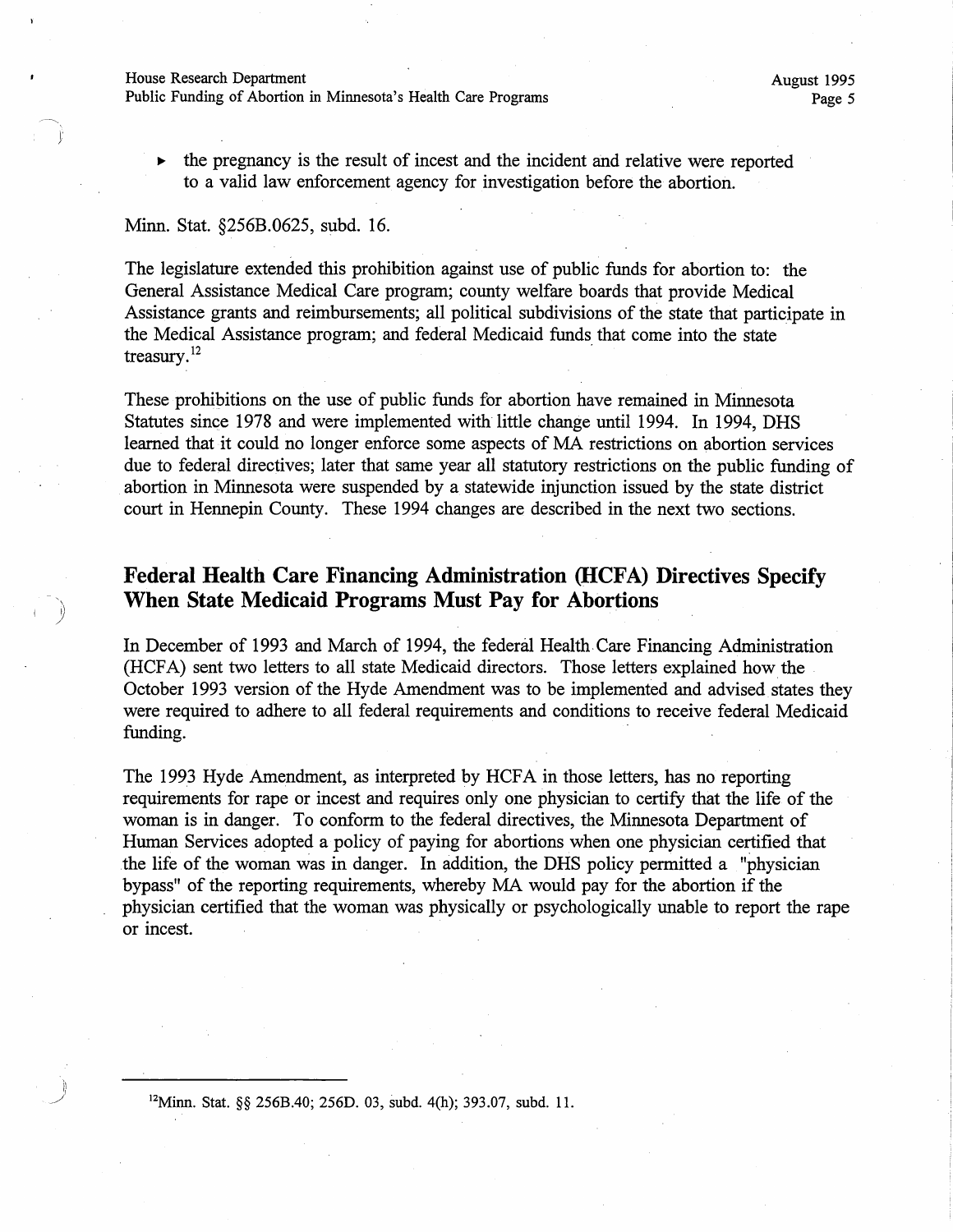## **The State District Court Decision in** *Doe v. Gomez* **Required Minnesota to Pay for Abortions in Medical Assistance and Other Public Health Care Programs**

During the time that the issues surrounding the federal Hyde. Amendment were being worked out, the Minnesota abortion funding statutes were challenged in state court on state constitutional grounds. In 1993, a class action lawsuit was filed against the Minnesota Commissioner of Human Services, Hennepin, Ramsey, and St. Louis counties,<sup>13</sup> alleging that the abortion funding provisions in Minnesota law relating to the MA, GAMC, and County Poor Relief programs violate several provisions of the Minnesota Constitution. On June 16, 1994, the Hennepin County District Court held that the abortion funding restrictions in Minnesota Statutes violate the privacy and equal protection provisions of the Minnesota Constitution and enjoined the state from enforcing these provisions.<sup>14</sup> The court determined that the Minnesota Constitution provides greater protection for individual liberties than does the federal constitution.<sup>15</sup> The state's appeal of this decision is currently pending before the Minnesota Supreme Court, and a decision is expected at any time.<sup>16</sup> This case is generally referred to as the *Gomez* case.<sup>17</sup>

As a result of the district court's order in *Gomez,* Minnesota's MA and GAMC programs now cover abortions for "health" reasons, as well as when necessary to save the life of the mother and in cases of rape or incest. The court did not define what constitutes a "health" reason, and DHS is leaving this determination to the physician. As the federal "Hyde Amendment" allows for the use of federal funds to pay for abortions only when necessary to save the mother's life and in cases of rape or incest, abortions performed for health reasons are being paid for solely out of state funds.

<sup>15</sup>Since the *Gomez* court relied on the Minnesota Constitution for its decision, the court was not limited by earlier U. S. Supreme Court decisions on this issue. See discussion of the federal cases, pages 2 and 3.

<sup>16</sup>The Minnesota Court of Appeals denied the state's motion for an order staying the district court's injunction, but did not examine the merits of the case. The case was then heard on the merits by the Minnesota Supreme Court on a Petition for Accelerated Review, bypassing the intermediate court of appeals.

<sup>17</sup>See note 14 for an explanation of the name of the case.

<sup>&</sup>lt;sup>13</sup>Hennepin County has agreed with the plaintiffs throughout this litigation. Ramsey County also supported the plaintiffs' position before the Minnesota Supreme Court. St. Louis County announced that it concurred in the state's position.

<sup>14</sup>*Doe* v. *Steffen,* No. MC 93-3995, (Hennepin County D. Ct. Minn. June 16, 1994). The district court rejected the plaintiffs' arguments that the statutes discriminate on the basis of sex and that they are unconstitutionally vague in violation of the due process clause of the Minnesota Constitution. The court also ruled that the plaintiffs lacked standing to raise a freedom of religion claim. When this case was initiated, Natalie Haas Steffen was the Commissioner of Human Services. The title of the case has since been changed to reflect the name of the current Commissioner of Human Services, Maria Gomez.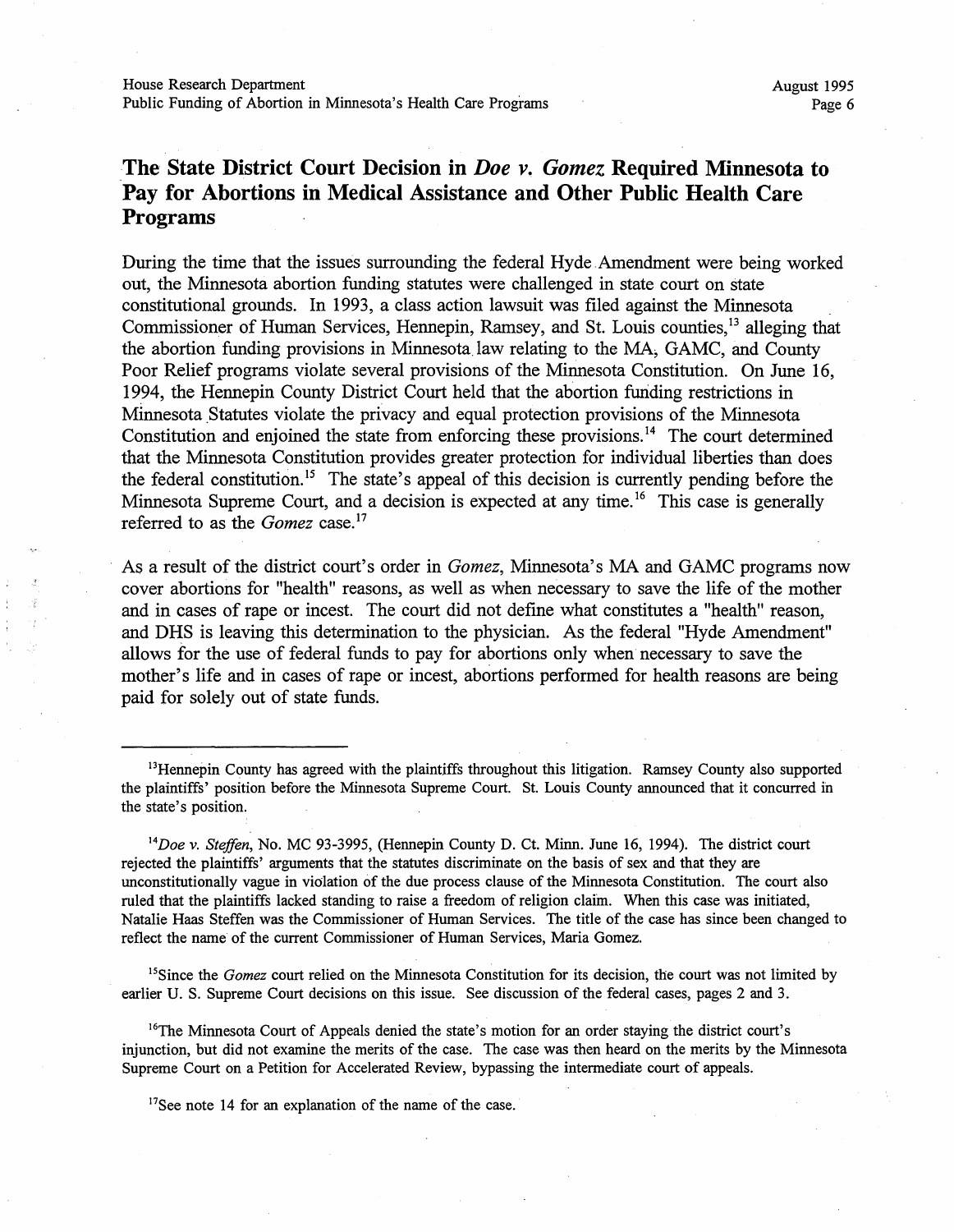)

## **The 1995 Legislature Enacted Language Establishing a Separate MinnesotaCare Abortion Provision**

From 1992 until 1995, abortion coverage under the MinnesotaCare Program was identical to the abortion coverage provided by the Medical Assistance program. The 1995 Legislature enacted a provision to separate MinnesotaCare abortion coverage from abortion coverage under the MA program. The legislation was prompted by the fact that MA coverage for abortion had been greatly expanded by the *Gomez* court order in 1994, and the legislature did not wish to extend the expanded coverage to the MinnesotaCare Program. The 1995 limitations on MinnesotaCare abortion coverage may not greatly limit the number of abortions provided to MinnesotaCare enrollees. The reason is that pregnant women enrolled in MinnesotaCare are eligible to enroll in MA and thereby obtain abortions for health reasons that are not available under MinnesotaCare:

When the MinnesotaCare Program was first enacted in 1992, coverage for abortions was very limited, since the service was provided only under circumstances permitted by the MA program. In 1992, the MA program covered abortions only when the mother's life was in danger or in cases of rape or incest (subject to certain reporting requirements). After the 1994 court order in *Gomez,* which required that MA pay for all health-related abortions, DRS began to pay for abortions for "health" reasons under the MinnesotaCare Program. The MinnesotaCare statute defined covered health services as "the health services reimbursed under Chapter 256B" (the chapter governing MA; see Minn. Stat. §256.9353, subd. 1). The MinnesotaCare statute had some specific exceptions to MA coverage, but since there was no exception for abortion, MinnesotaCare coverage of abortion was identical to that under MA . . DHS therefore considered MinnesotaCare to be subject to the *Gomez* court order. <sup>18</sup>

The 1995 Legislature separated MinnesotaCare abortion coverage from MA abortion coverage by passing language specifically delineating MinnesotaCare abortion coverage.<sup>19</sup> This provision (see Laws 1995, Chap. 234, art. 6, §4) states:

No public funds shall be used for coverage of abortion under MinnesotaCare except where the life of the female would be endangered or substantial and irreversible impairment of a major bodily function would result if the fetus were carried to term; or where the pregnancy is the result of rape or incest.

<sup>18</sup>The district court's decision and injunction did not specifically refer to the MinnesotaCare Program.

<sup>19</sup>MinnesotaCare is a state-funded program and thus is not subject to all of the federal statutes and regulations with which the MA program must comply.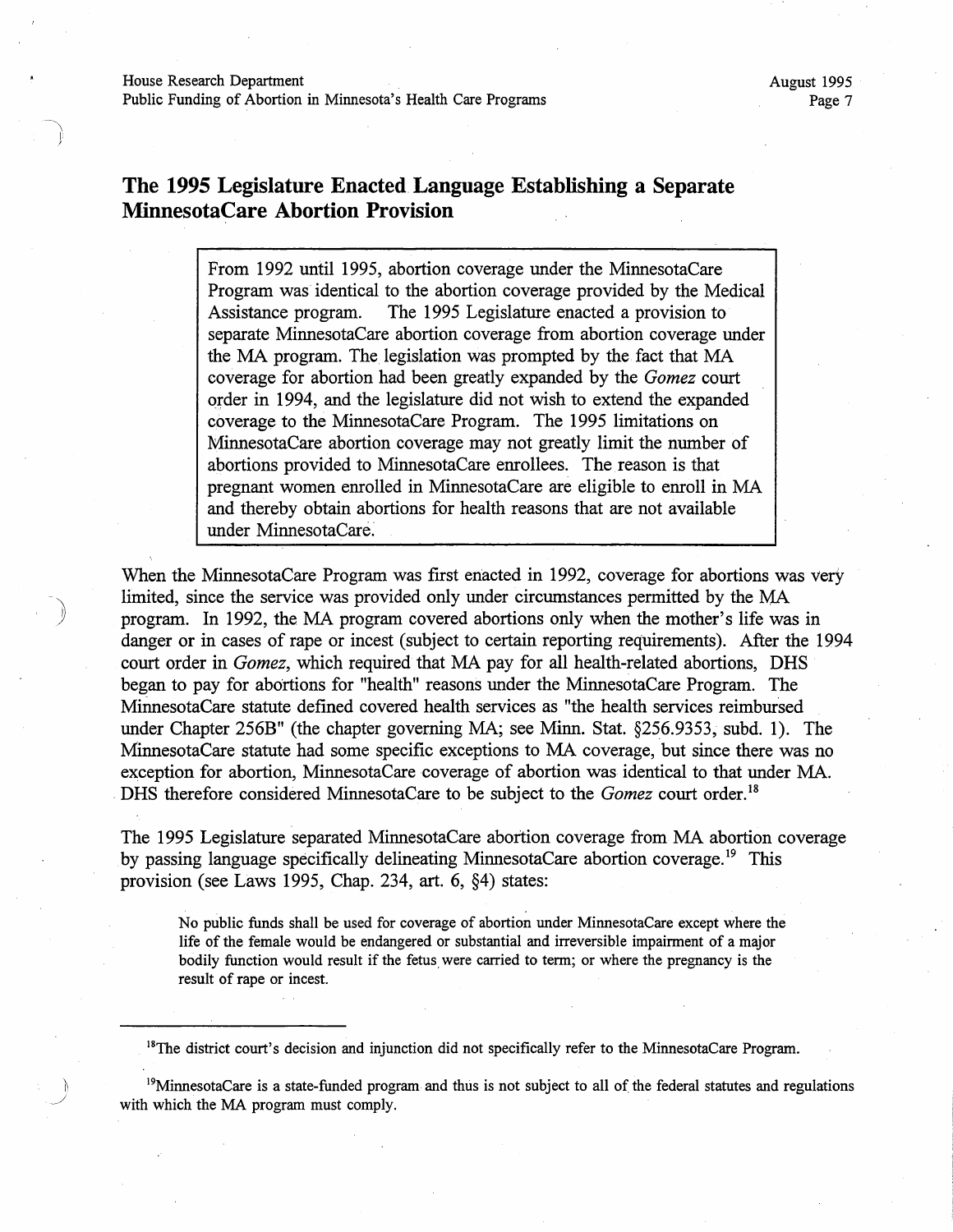Under this language, coverage for abortions in the MinnesotaCare Program is now more limited than the coverage for abortions currently required in the MA program (because of the *Gomez* decision). MA now covers abortion for "health" reasons generally, whereas the MinnesotaCare abortion coverage for health reasons is now more specific—abortion is covered only in cases of "substantial and irreversible impairment of a major bodily function."

However, the new MinnesotaCare language provides broader coverage for abortions than was permitted under MA prior to the court order in *Gomez.* As discussed earlier, prior to the court order, the MA program limited abortion coverage to cases of danger to the mother's life, rape, and incest, subject to certain reporting requirements (as modified to conform to the federal directives on compliance with the Hyde amendment). The MinnesotaCare language passed in 1995 also limits abortion to cases of danger to the mother's life, rape, or incest, but does not have a reporting requirement and also provides coverage for abortion in cases of "substantial and irreversible impairment of a major bodily function. "

## **The Separate MinnesotaCare Abortion Provision Does Not Prevent MinnesotaCare Enrollees from Obtaining Abortion Coverage under MA**

The enactment of the separate MinnesotaCare abortion provision may not greatly limit the number of abortions provided to MinnesotaCare enrollees. The reason is that pregnant women enrolled in MinnesotaCare are eligible for MA and can obtain abortions for health reasons not available through MinnesotaCare by enrolling in MA. Although the health care reform waiver received hy the state in 1995 would have made these (and other) MinnesotaCare enrollees automatically eligible for MA services, DHS, to give effect to the 1995 legislative limitation on MinnesotaCare abortion coverage, is requiring separate enrollment in MA as a condition for payment of health-related abortions not covered by MinnesotaCare.

Pregnant women with family incomes up to 275 percent of the federal poverty guidelines are potentially eligible for both MinnesotaCare and MA.20 The MA income limit for pregnant women was raised by the legislature in 1993 from 185 percent to 275 percent of the federal poverty guidelines (Laws 1993, Chap. 345, art. 9, §11). Pregnant women have been eligible for MinnesotaCare at the 275 percent level since January 1, 1993. Pregnant women enrolled in MinnesotaCare are therefore eligible for MA, and can obtain health-related abortions not available through MinnesotaCare by enrolling in MA. It is difficult to predict the proportion

 $20$ The MinnesotaCare Program determines eligibility based upon the gross income of applicants. DHS staff have stated that all pregnant women eligible for MinnesotaCare should also be eligible for MA, because the MA program has recently switched to a gross income test to determine eligibility for pregnant women.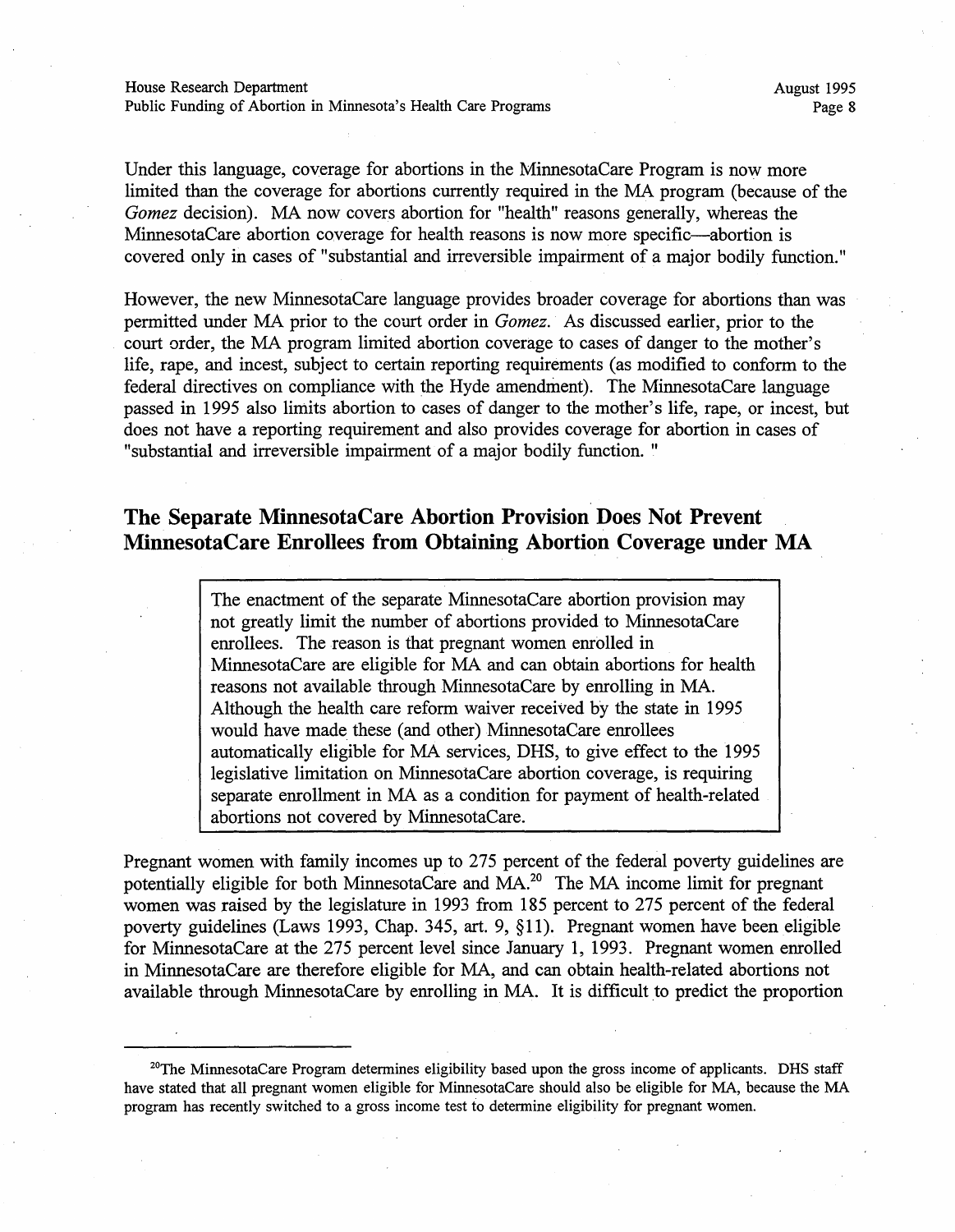$\sim$   $\sim$  . *}* 

of pregnant women on MinnesotaCare seeking an abortion for health reasons who will enroll in MA. For example, some pregnant women may choose not to enroll in MA.<sup>21</sup>

The state's recently approved health care reform waiver<sup>22</sup> permits the state, beginning July 1, 1995, to make pregnant women on MinnesotaCare automatically eligible for all MA covered services, including abortion coverage, without first enrolling in  $MA<sup>23</sup>$ . This waiver was approved by the federal government in April 1995. Prior to receipt of this waiver, all pregnant women in MinnesotaCare were eligible to switch to MA and were in fact required to do so. The waiver does not therefore affect the ability of a woman to obtain an abortion; it does permit the state to pay for MA services without the additional administrative step of . disenrolling the person from MinnesotaCare and enrolling the person in MA. However, the Department of Human Services, to give effect to the 1995 legislation that limits MinnesotaCare coverage of abortions, is requiring pregnant women enrolled in MinnesotaCare who wish to obtain abortions for health-related reasons not permitted under the new MinnesotaCare standard to enroll in MA. Pregnant women who remain in MinnesotaCare and do not enroll in MA receive all MA covered services except abortions not permitted under MinnesotaCare. Abortion coverage for these women who do not enroll in MA is governed by the narrower MinnesotaCare program language enacted in 1995.

 $2<sup>1</sup>MA$  enrollment may involve more of the stigma of a welfare program than does MinnesotaCare. MinnesotaCare enrollees pay premiums and do not have to go to county social services offices to enroll.

 $22$ Waivers allow state Medicaid programs to cover certain populations or services, or use certain methods of health care delivery, that would not normally be allowed by federal Medicaid law without the waiver. In July 1994, in response to a directive by the 1994 Legislature, the Commissioner of Human Services applied to the federal government for a demonstration project waiver under section 1115 of the Social Security Act. This waiver, referred to as the health care reform waiver (sometimes also called the "cosmic" waiver), was approved by the federal government on April 27, 1995. Language implementing the waiver was enacted as part of the 1995 MinnesotaCare Act. (Laws 1995, Chap. 234, art. 6, §19) The primary goal of the waiver is to give the state greater flexibility to expand access to health care through the MA and MinnesotaCare programs. For example, the waiver allows the state to receive federal contributions at the MA rate for the cost of health care services provided to pregnant women and children who are enrolled in MinnesotaCare.

 $23$ Prior to July 1, 1995, DHS, in compliance with Minn. Stat.,  $\S256.9354$ , subd. 6, required pregnant women dually eligible for both MA and MinnesotaCare to enroll in MA. This reduced state costs because the federal government pays for about 54 percent of MA expenditures, while the MinnesotaCare Program is totally state funded (except for enrollee premiums). Pregnant women enrolling in MA receive a richer package of covered services (e.g., unlike MinnesotaCare, MA does not have an annual \$10,000 limit on inpatient hospital services for adults) and do not have to pay MinnesotaCare premiums and cost-sharing.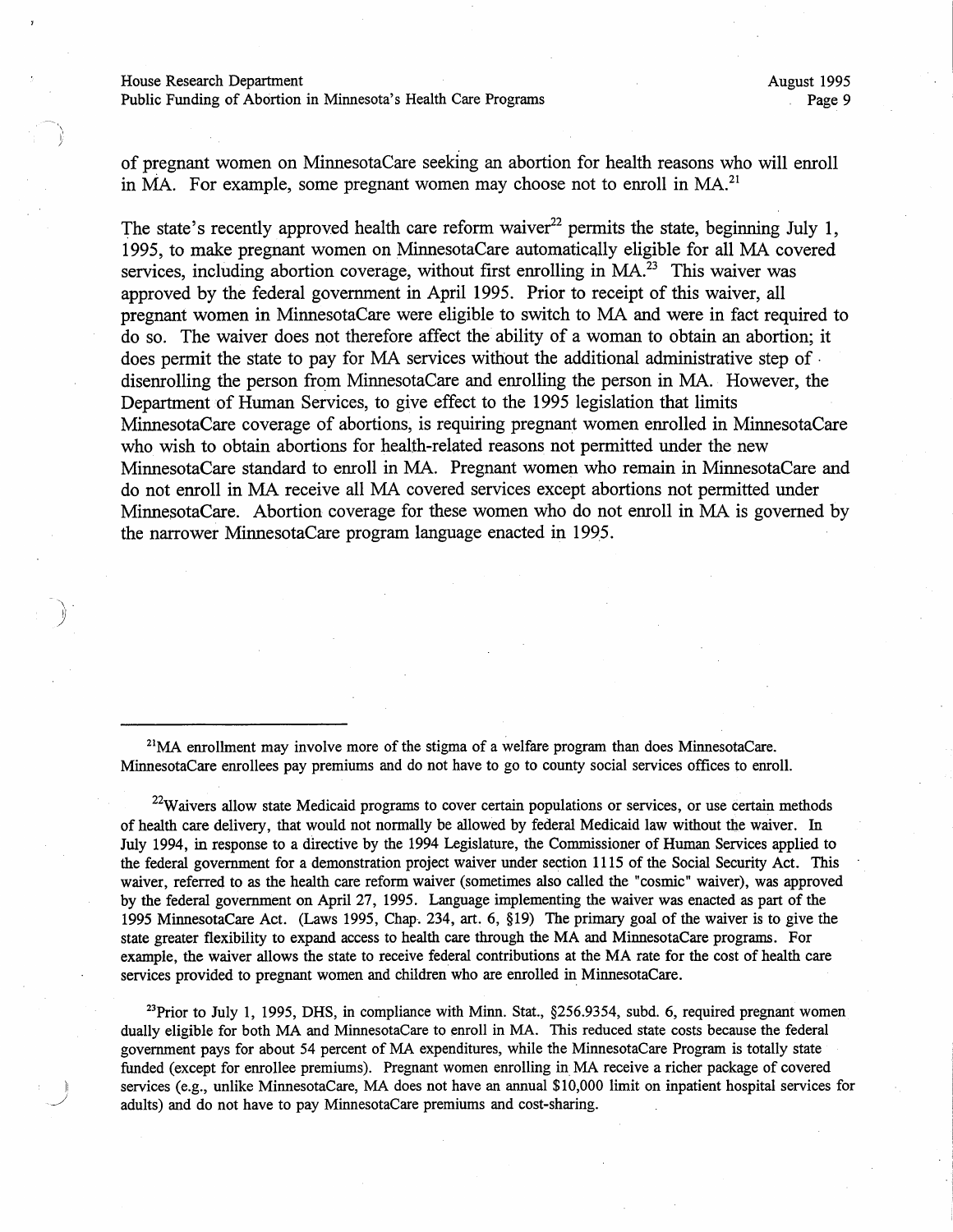Public Funding of Abortion in Minnesota's Health Care Programs

## **Summary**

Public funding of abortion in Minnesota's health care programs has been affected by the joint result of several largely unrelated events that have occurred within the past two years. They are:

- The 1993 Legislature's expansion of MA eligibility for pregnant women to 275 percent of the federal poverty level
- The directives from HCFA in late 1993 and early 1994
- The June 1994 state district court decision in *Doe v. Gomez*
- The 1995 Legislature's enactment of a MinnesotaCare abortion coverage provision separate from that of MA
- The April 1995 approval by HCFA of the state's health care reform waiver request and its implementation by the 1995 Legislature

Understanding public funding of abortion in Minnesota's health care programs requires an understanding of the interaction of these events.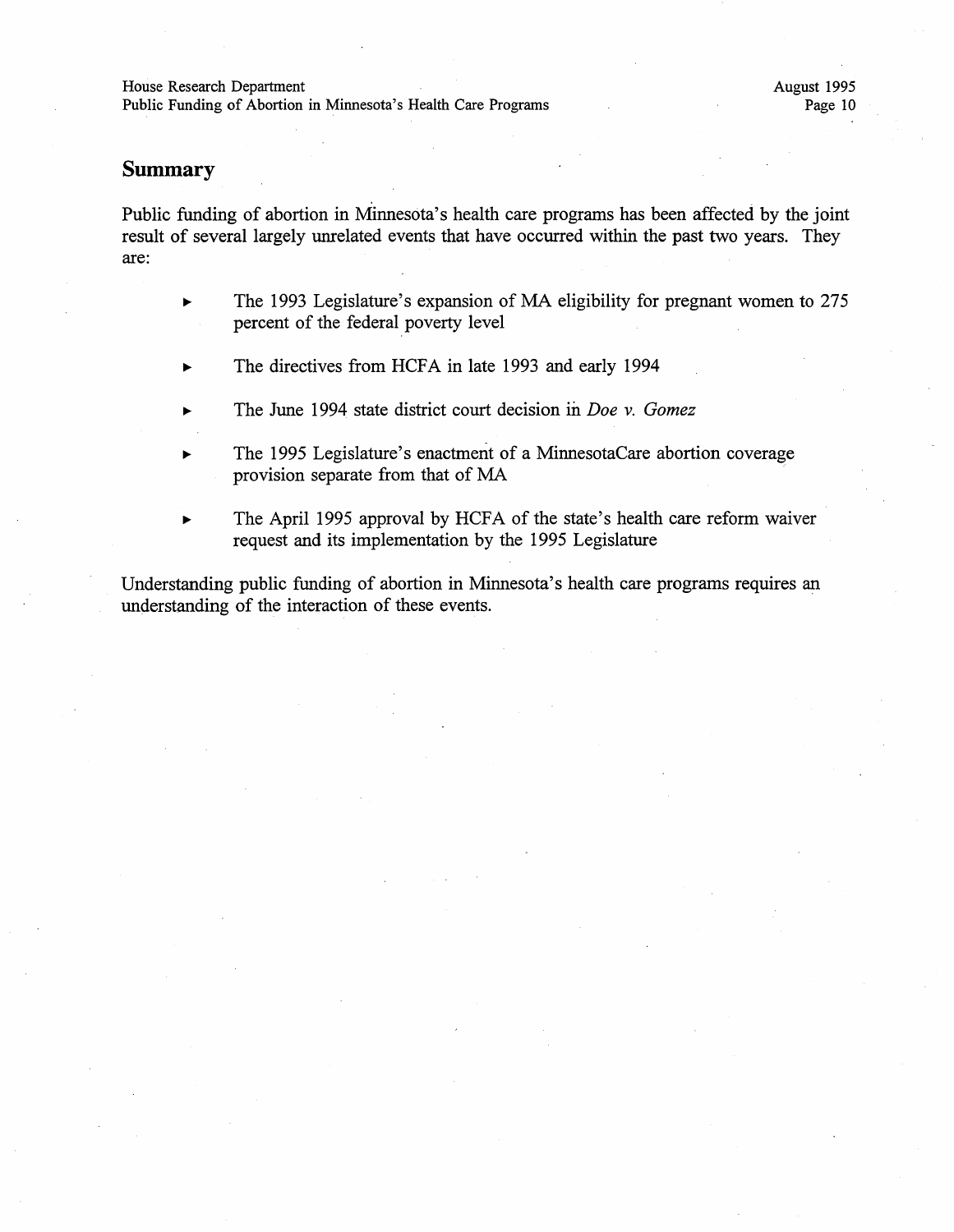#### House Research Department

Public Funding of Abortion in Minnesota's Health Care Programs

|                                                                                 | <b>Summary of Laws Governing</b><br>Public Funding of Abortion in Minnesota*                                                                                                                                                                  |                                                                                                                                                                                                                                              |                                                                                                                                                                                                                                                                                                                                                                         |                                                                                                                                                                                                                                           |  |
|---------------------------------------------------------------------------------|-----------------------------------------------------------------------------------------------------------------------------------------------------------------------------------------------------------------------------------------------|----------------------------------------------------------------------------------------------------------------------------------------------------------------------------------------------------------------------------------------------|-------------------------------------------------------------------------------------------------------------------------------------------------------------------------------------------------------------------------------------------------------------------------------------------------------------------------------------------------------------------------|-------------------------------------------------------------------------------------------------------------------------------------------------------------------------------------------------------------------------------------------|--|
| Law                                                                             | <b>Federal Law</b><br><b>State Law</b>                                                                                                                                                                                                        |                                                                                                                                                                                                                                              |                                                                                                                                                                                                                                                                                                                                                                         |                                                                                                                                                                                                                                           |  |
|                                                                                 | "Hyde<br>Amendment"                                                                                                                                                                                                                           | <b>MA Statute</b>                                                                                                                                                                                                                            | MinnesotaCare<br><b>Statute</b>                                                                                                                                                                                                                                                                                                                                         | Minnesota<br>Constitution (D.<br>Ct. Gomez<br>decision)                                                                                                                                                                                   |  |
| <b>Circumstances</b><br>in which<br>abortion is<br>covered by<br>public funding | $(1)$ when<br>necessary to save<br>the life of the<br>mother;<br>$(2)$ rape; and<br>$(3)$ incest                                                                                                                                              | (1) medically<br>necessary to save<br>the life of the<br>mother based on<br>written<br>statements of two<br>physicians;<br>$(2)$ first degree<br>rape reported<br>within 48 hours;<br>and<br>$(3)$ incest<br>reported before<br>the abortion | $(1)$ life of female<br>would be<br>endangered;<br>$(2)$ rape;<br>$(3)$ incest; and<br>(4) substantial<br>and irreversible<br>impairment of<br>major bodily<br>function if<br>carried to term                                                                                                                                                                           | Requires (in<br>addition to<br>coverage<br>required by<br>federal law)<br>coverage of<br>abortions for<br>"health" reasons                                                                                                                |  |
| <b>Application</b>                                                              | Federal law<br>requires state<br>Medicaid<br>programs to<br>cover abortions<br>that meet the<br>requirements of<br>this amendment.<br>The amendment<br>prohibits use of<br>federal funds for<br>abortion under<br>any other<br>circumstances. | Not currently<br>operational;<br>enjoined by the<br>Gomez case. If<br>revived, will be<br>subject to "Hyde<br>Amendment"<br>requirements.                                                                                                    | Applies to<br>abortions covered<br>by<br>MinnesotaCare.<br>(Federal law<br>does not apply,<br>since exclusively<br>state funds<br>involved, and<br>Gomez does not<br>apply because of<br>the 1995<br>MinnesotaCare<br>legislation.)<br>All pregnant<br>women in<br>MinnesotaCare<br>are also eligible<br>for and may<br>enroll in MA,<br>qualifying for its<br>abortion | Applies to MA<br>and GAMC<br>covered<br>abortions.<br>Trial court<br>decision is on<br>appeal to state<br>Supreme Court.<br>Federal law<br>requires<br>abortions funded<br>under this<br>standard to be<br>paid with state<br>funds only. |  |

**Appendix A** 

\*Current as of September 1, 1995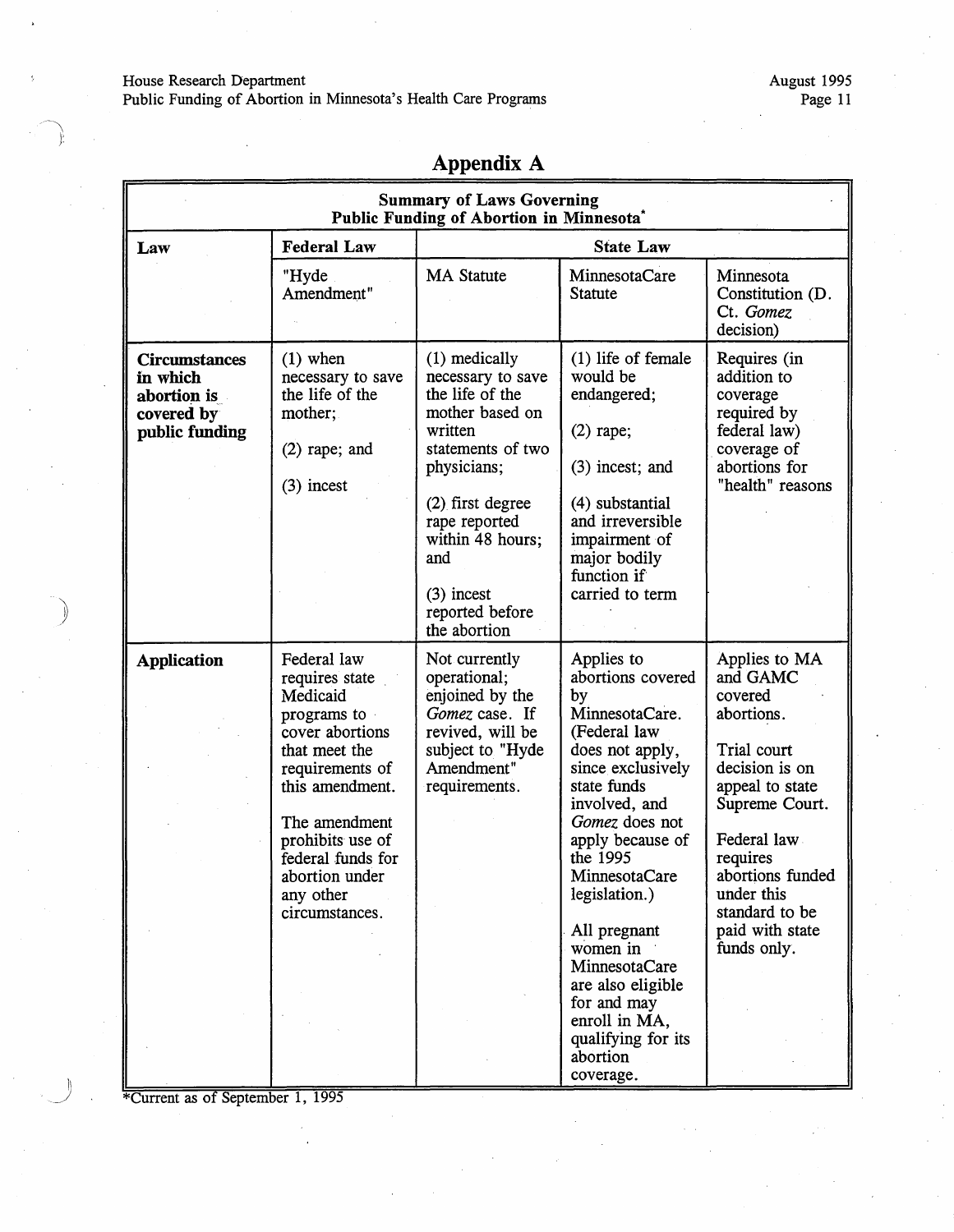House Research Department .

Public Funding of Abortion in Minnesota's Health Care Programs

## **Appendix B**

#### **Federal and State Law Relating to Public Funding of Abortion**

#### **Federal Law**

#### **Pub.L. 103-112, §509, 107 Stat. 1113 (1993). The "Hyde Amendment."**

None of the funds appropriated under this Act shall be expended for any abortion except when it is made known to the Federal entity or official to which funds are appropriated under this Act that such procedure is necessary to save the life of the mother or that the pregnancy is the result of an act of rape or incest.

#### **Minnesota Law (Medical Assistance and GAMC)**

#### **M.S.[§256B.0ll] POLICY FOR CHILDBIRTH AND ABORTION FUNDING.**

Between normal childbirth and abortion it is the policy of the state of Minnesota that normal childbirth is to be given preference, encouragement and support by law and by state action, it being in the best interests of the well being and common good of Minnesota citizens.

#### **M.S.[§256B.0625] COVERED SERVICES.**

Subd. 16. **Abortion services.** Medical assistance covers abortion services, but only if one of the following conditions is met:

(a) The abortion is a medical necessity. "Medical necessity" means (1) the signed written statement of two physicians indicating the abortion is medically necessary to prevent the death of the mother, and (2) the patient has given her consent to the abortion in writing unless the patient is physically or legally incapable of providing informed consent to the procedure, in which case consent will be given as otherwise provided by law;

(b) The pregnancy is the result of criminal sexual conduct as defined in section 609 .342, clauses (c), (d), (e)(i), and (f), and the incident is reported within 48 hours after the incident occurs to a valid law enforcement agency for investigation, unless the victim is physically unable to report the criminal sexual conduct, in which case the report shall be made within 48 hours after the victim becomes physically able to report the criminal sexual conduct; or

( c) The pregnancy is the result of incest, but only if the incident and relative· are reported to a valid law enforcement agency for investigation prior to the abortion.

## I **M.S.[§256B.40] SUBSIDY FOR ABORTIONS PROHIBITED.**

No medical assistance funds of this state or any agency, county, municipality or any other subdivision thereof and no federal funds passing through the state treasury or the state agency shall be authorized or paid pursuant to this chapter to any person or entity for or in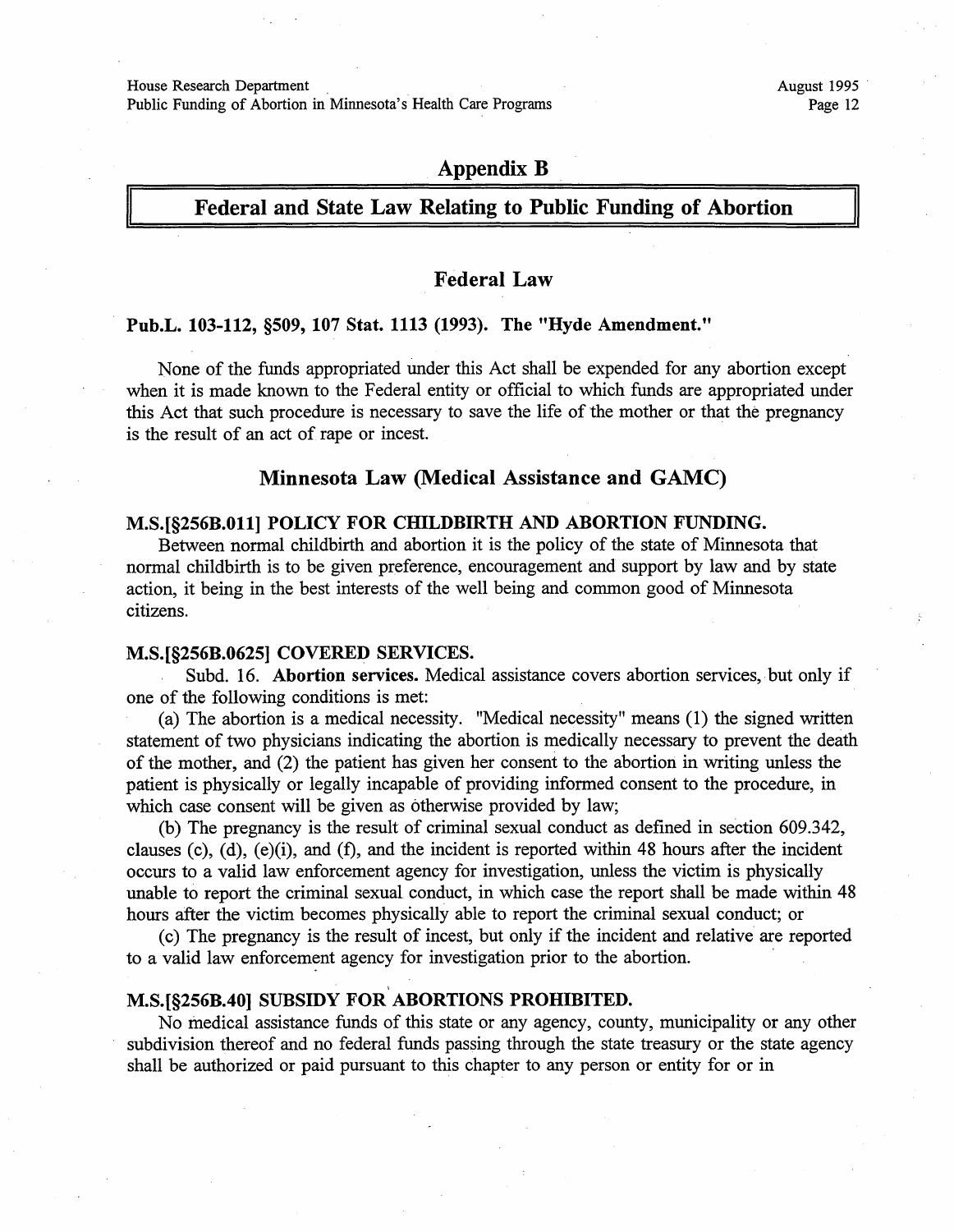connection with any abortion that is not eligible for funding pursuant to sections 256B.02, subdivision 8, and 256B.0625.

#### **M.S.[§256D.03] RESPONSIBILITY TO PROVIDE GENERAL ASSISTANCE.**

Subd. 4. **General assistance medical care; services....** (h) The conditions of payment for services under this subdivision are the same as the conditions specified in rules adopted under chapter 256B governing the medical assistance program, unless otherwise provided by statute or rule.

#### **M.S.[§261.28] SUBSIDY FOR ABORTIONS PROHIBITED.**

No funds of this state or any subdivision thereof administered under this chapter shall be · authorized for or in connection with any abortion that is not eligible for funding pursuant to sections 256B.02, subdivision 8, and 256B.0625.

#### **M.S.[§393.07] POWERS AND DUTIES.**

Subd. 11. **Abortion services; policy and powers.** In keeping with the public policy of Minnesota to give preference to childbirth over abortion, Minnesota local social services agencies shall not provide any medical assistance grant or reimbursement for any abortion not eligible for funding pursuant to sections 256B.02, subdivision 8, and 256B.0625.

#### **Minnesota Law (MinnesotaCare)**

#### **M.S.[256.9353] COVERED HEALTH SERVICES.**

Subdivision 1. **Covered health services.** "Covered health services" means the health services reimbursed under Chapter 256B, with the exception of inpatient hospital services, special education services, private duty nursing services, adult dental care services other than preventive services, orthodontic services, nonemergency medical transportation services, personal care assistant and case management services, nursing home or intermediate care facilities services, inpatient mental health services, and chemical dependency services. Outpatient mental health services covered under the MinnesotaCare program are limited to diagnostic assessments, psychological testing, explanation of findings, medication management by a physician, day treatment, partial hospitalization, and individual, family, and group psychotherapy.

No public funds shall be used for coverage of abortion under MinnesotaCare except where the life of the female would be endangered or substantial and irreversible impairment of a major bodily function would result if the fetus were carried to term; or where the pregnancy is the result of rape or incest.

Covered health services shall be expanded as provided in this section.

**This publication can be made available** in **alternative formats upon request. Please call Karin Johnson, (612) 296- 5038 (voice); (612) 296-9896 or 1-800-657-3550 (TDD).**